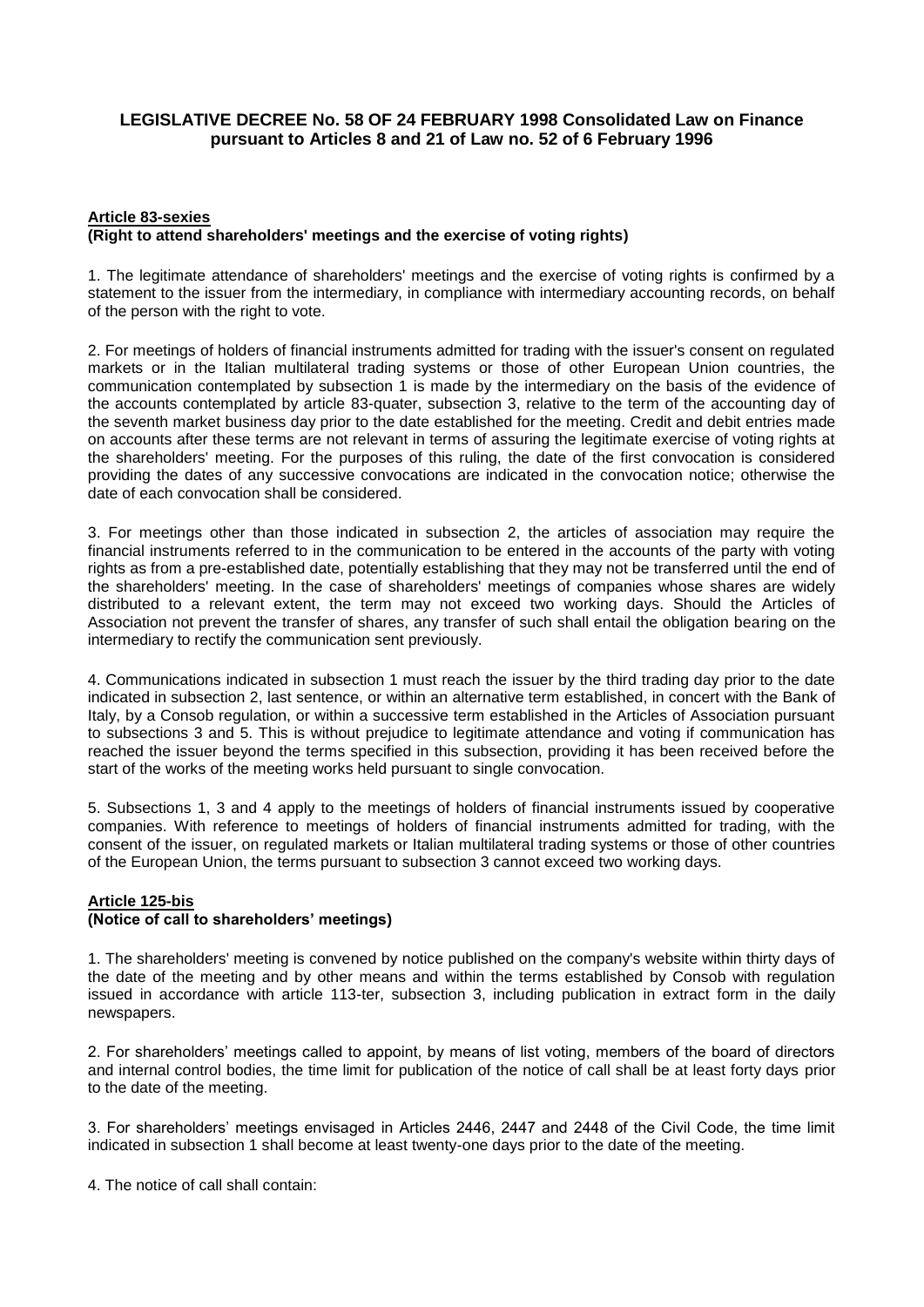a) the indication of the day, time and place of the meeting and the list of matters on the agenda;

b) a clear, precise description of the procedures to be applied in order to attend and vote at the shareholders' meeting, including information concerning:

1) the terms for exercising the right to raise questions prior to the meeting and the right to have additional items placed on the agenda or to present further proposals on items already on the agenda and, also by reference to the company's website, any additional methods by which to exercise these rights;

2) the procedure for the exercise of the vote by proxy and, in particular, the methods for collecting the forms that can be used, optionally, for voting by proxy and the methods, including electronic methods, for communicating any notification of voting by proxy;

3) the procedure for the conferral of proxy to the party appointed by the company in accordance with article 135-undecies, with the specification that the power of proxy shall have no effect for proposals for which no voting instructions have been given;

4) the procedures for voting by correspondence or using electronic means, if envisaged by the Articles of Association;

c) the date specified in article 83-sexies, subsection 2, with the specification that those who become holders of shares only after that date shall not have the right to attend and vote at the shareholders' meeting;

d) the terms and conditions for collecting the full text of the proposed resolutions, together with the explanatory reports and documents to be submitted to the shareholders' meeting;

d-bis) the terms and conditions for presenting lists to elect the members of the board of directors and minority members of the board of auditors or the supervisory board;

e) the address of the website specified in article 125-quater;

f) the other information which must be indicated in the notice calling the meeting pursuant to other provisions.

### **Article 126-bis**

### **(Integration of the agenda of the shareholders' meeting and presentation of new proposed resolutions)**

1. Shareholders, who individually or jointly account for one fortieth of the share capital may ask, within ten days of publication of the notice calling the shareholders' meeting, or within five days in the event of calling the meeting in accordance with article 125-bis, subsection 3 or article 104, subsection 2, for the integration of the list of items on the agenda, specifying in the request, the additional items they propose or presenting proposed resolution on items already on the agenda. The requests, together with the certificate attesting ownership of the share, are presented in writing, by correspondence or electronically, in compliance with any requirements strictly necessary for the identification of the applicants indicated by the company. Those with voting rights may individually present proposed resolutions in the shareholders' meeting. For cooperative companies the amount of the capital is determined by the statutes also in derogation of article 135.

2. Integrations to the agenda or the presentation of further proposed resolutions on items already on the agenda, in accordance with subsection 1, are disclosed in the same ways as prescribed for the publication of the notice calling the meeting, at least fifteen days prior to the date scheduled for the shareholders' meeting. Additional proposed resolutions on items already on the agenda are made available to the public in the ways pursuant to article 125-ter, subsection 1, at the same time as publishing news of the presentation. Terms are reduced to seven days in the case of shareholders' meetings called in accordance with article 104, subsection 2 or in the case of a shareholders' meeting convened in accordance with article 125-bis, subsection 3.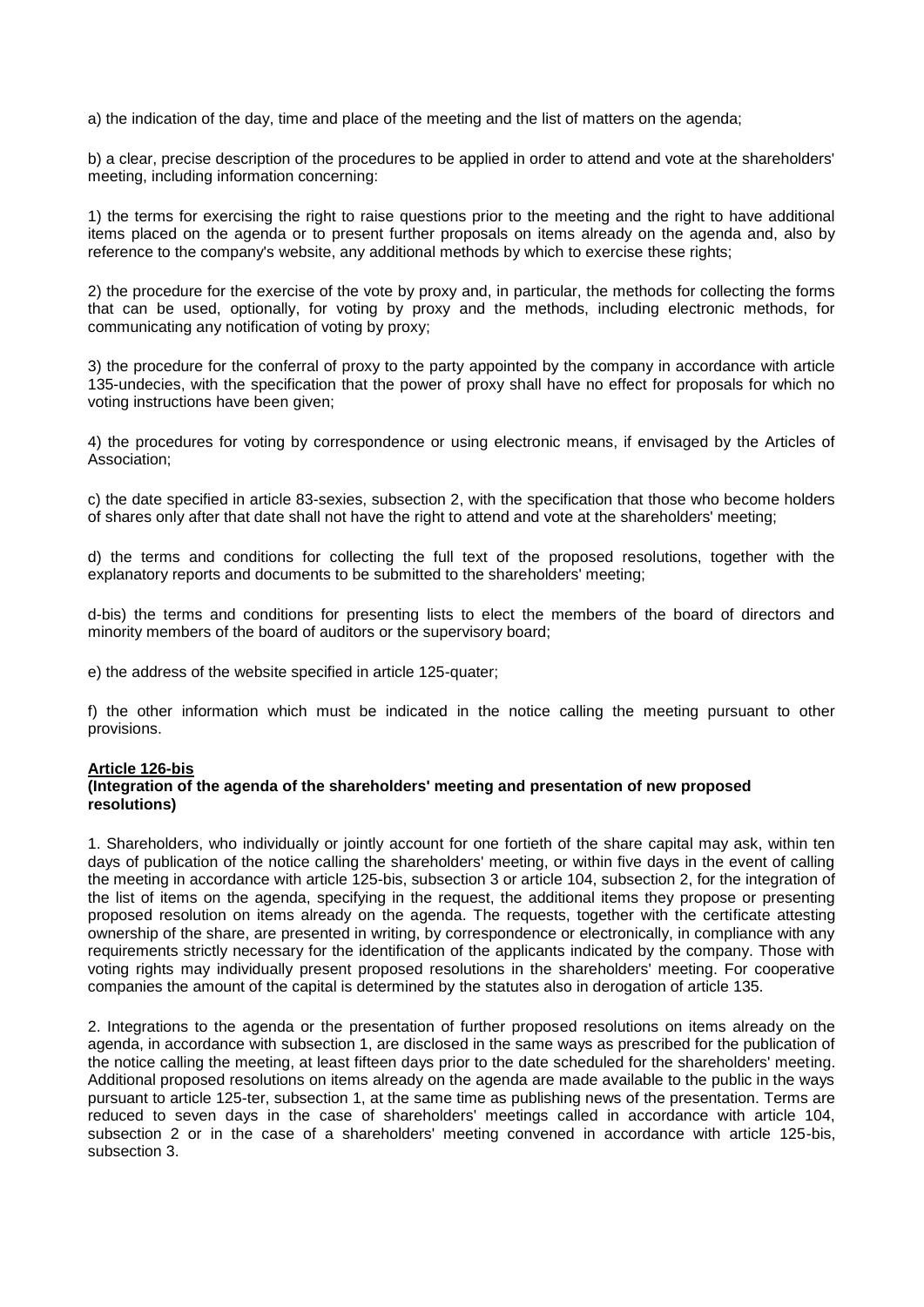3. The agenda cannot be supplemented with items on which, in accordance with the law, the shareholders ' meeting resolved on proposal of the administrative body or on the basis of a project or report prepared by it, other than those specified under article 125-ter, subsection 1.

4. Shareholders requesting integration in accordance with subsection 1 shall prepare a report giving the reason for the proposed resolutions on the new items for which it proposes discussion or the reason relating to additional proposed resolutions presented on items already on the agenda. The report is sent to the administrative body within the final terms for presentation of the request for integration. The administrative body makes the report available to the public, accompanied by any assessments, at the same time as publishing news of the integration or presentation, in the ways pursuant to article 125-ter, subsection 1.

5. If the administrative body, or should it fail to take action, the board of auditors or supervisory board or management control committee fail to supplement the agenda with the new items or proposals presented in accordance with subsection 1, the court, having heard the members of the board of directors and internal control bodies, where their refusal to do so should prove to be unjustified, orders the integration by decree. The decree is published in the ways set out by article 125-ter, subsection 1.

### **Article 127-ter**

### **(Right to submit questions prior to the shareholders' meeting)**

1. All those with voting rights may submit questions on the items on the agenda even prior to the shareholders' meeting. Questions received before the meeting will be answered at the latest during the said meeting. The company may provide a single reply to questions with the same content.

1-bis. The notice calling the meeting specifies the terms within which questions raised prior to the shareholders' meeting must reach the company. The terms must be no less than three days prior to the date of the first or only calling of the shareholders' meeting or five days if the notice of calling establishes that the company should provide a reply to the questions received before the actual meeting. In this case, replies are provided at least two days prior to the shareholders' meeting also by publication in a specific section of the company website.

2. No reply is necessary, even in the shareholders' meeting, to questions raised prior to it, where the information required is already available in "FAQ" format in the section of the company's website specified in subsection 1-bis or when the answer has been published in accordance with said subsection.

3. The reply attached to the minutes is considered as given during the meeting when is made available at the beginning of the meeting, by each of those entitle to vote.

### **Article 135-novies**

### **(Representation at the shareholders' meeting)**

1. Any person with the right to vote may indicate one representative for each shareholders' meeting, without prejudice to the right to specify one or more replacements.

2. As an exception to subsection 1, any person with the right to vote may appoint a different representative for each account, used to record financial instrument transactions, valid where the communication envisaged in Article 83-sexies has been issued.

3. As a further exception to subsection 1, if the person indicated as owner of the shares in the communication envisaged in Article 83-sexies acts alone or through registered trustees on behalf of his or her customers, the person in question may indicate others on whose behalf he/she acts, or one or more third parties indicated by such customers, as their representative.

4. If the proxy form envisages such an option, the proxy may arrange for personal substitution by another person of his or her choice, without prejudice to compliance with Article 135-decies subsection 3 and to the right of the person represented to indicate one or more substitutes.

5. In place of the original, the representative may deliver or transmit a copy of the proxy, also in electronic format, confirming his or her liability in compliance of the proxy form to the original and the identity of the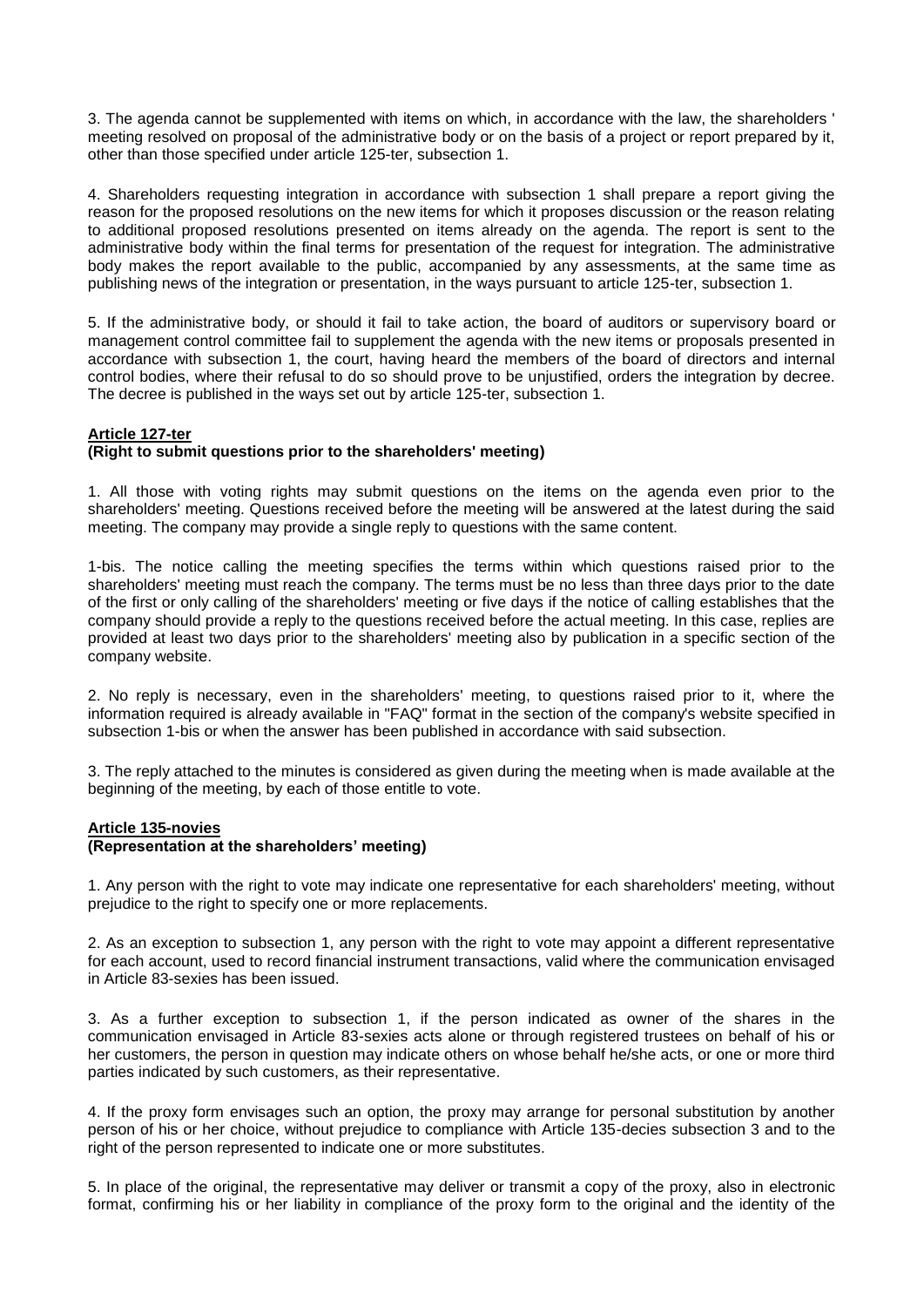delegating party. The representative shall retain the original of the proxy form and keep track of any voting instructions received for a period of one year from closure of the shareholders' meetings concerned.

6. The appointment may be made with a document in an electronic format with a digital signature in accordance with article 21, subsection 2 of Italian Legislative Decree 82 of 7 March 2005. The companies specify in the Articles of Association at least one way of electronic notification of the proxy.

7. Subsections 1, 2, 3 and 4 shall also apply to cases of share transfer by proxy.

8. All of the above without prejudice to the provisions of Article 2372 of the Italian Civil Code. As an exception to article 2372, second subsection of the Italian Civil Code, asset management companies, SICAVs, harmonized management companies and non-EU parties providing collective investment management services may grant representation for more than one shareholders' meeting.

### **Article 135-decies**

### **(Conflict of interest of the representative and substitutes)**

1. Conferring proxy upon a representative in conflict of interest is permitted provided that the representative informs the shareholder in writing of the circumstances giving rise to such conflict of interest and provided specific voting instructions are provided for each resolution in which the representative is expected to vote on behalf of the shareholder. The representative shall have the onus of proof regarding disclosure to the shareholder of the circumstances giving rise to the conflict of interest. Article 1711, second subsection of the Italian Civil Code does not apply.

2. In any event, for the purposes of this article, conflict of interest exists where the representative or substitute:

a) has sole or joint control of the company, or is controlled or is subject to joint control by that company;

b) is associated with the company or exercises significant influence over that company or the latter exercises significant influence over the representative;

c) is a member of the board of directors or control body of the company or of the persons indicated in paragraphs a) and b);

d) is an employee or auditor of the company or of the persons indicated in paragraph a);

e) is the spouse, close relative or is related by up to four times removed of the persons indicated in paragraphs a) to c);

f) is bound to the company or to persons indicated in paragraphs a), b), c) and e) by independent or employee relations or other relations of a financial nature that compromise independence.

3. Replacement of the representative by a substitute in conflict of interest is permitted only if the substitute is indicated by the shareholder. In such cases, subsection 1 shall apply. Disclosure obligations and related onus of proof in any event remain with the representative.

4. This article shall also apply in cases of share transfer by proxy.

### **Article 135-undecies**

### **(Appointed representative of a listed company)**

1. Unless the Articles of Association decree otherwise, companies with listed shares designate a party to whom the shareholders may, for each shareholders' meeting and within the end of the second trading day prior to the date scheduled for the shareholders' meeting, including for callings subsequent to the first, a proxy with voting instructions on all or some of the proposals on the agenda. The proxy shall be valid only for proposals on which voting instructions are conferred.